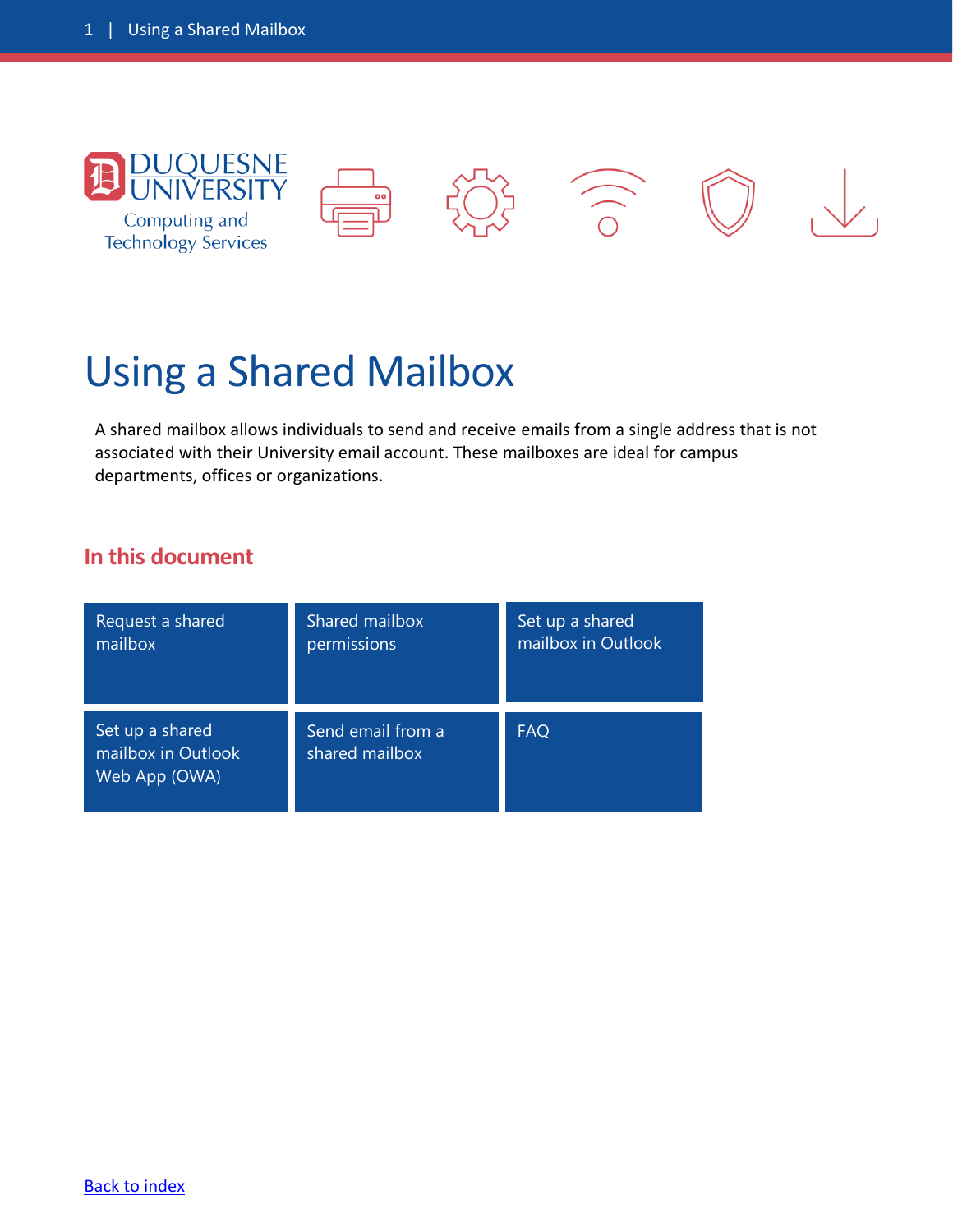### <span id="page-1-0"></span>Request a shared mailbox

You can request a shared mailbox by sending an email to [help@duq.edu](mailto:help@duq.edu) with the following information:

- **Mailbox address:** The part that goes in front of "@duq.edu."
- **Mailbox name:** What people will see if they look up your shared mailbox in Outlook.
- **Owner(s) of the shared mailbox:** The University email addresses of each person who will manage the shared mailbox.
- **Users:** The University email addresses of everyone who needs access to the shared mailbox and what [permissions](#page-1-1) each person will need.
- **Mailbox duration:** Indicate whether the mailbox is permanent or temporary. If temporary, please include the date the mailbox is needed until.

### <span id="page-1-1"></span>Shared mailbox permissions

The owner of shared mailbox can request mailbox access for other employees either during their initial mailbox request or by sending an email to [help@duq.edu.](mailto:help@duq.edu) In this email, please include each employee's name and the level of permissions they will need.

| <b>Permission</b><br>level | <b>Mailbox</b><br>owner | Open a shared<br>mailbox | <b>Send emails</b><br>on behalf of a<br>mailbox | View/delete<br>emails | View/manage<br>calendar<br>appointments |
|----------------------------|-------------------------|--------------------------|-------------------------------------------------|-----------------------|-----------------------------------------|
| <b>Full Access</b>         |                         |                          |                                                 |                       |                                         |
| <b>Send As</b>             |                         |                          |                                                 |                       |                                         |
| <b>No Send</b>             |                         |                          |                                                 |                       |                                         |

Below are the mailbox permissions levels that can be assigned to an employee.

**Note:** Full access does NOT allow an individual to send emails on behalf of a shared mailbox. If you are the mailbox owner and need to send emails on behalf of the mailbox, please request both **Full Access** and **Send As** permissions for yourself.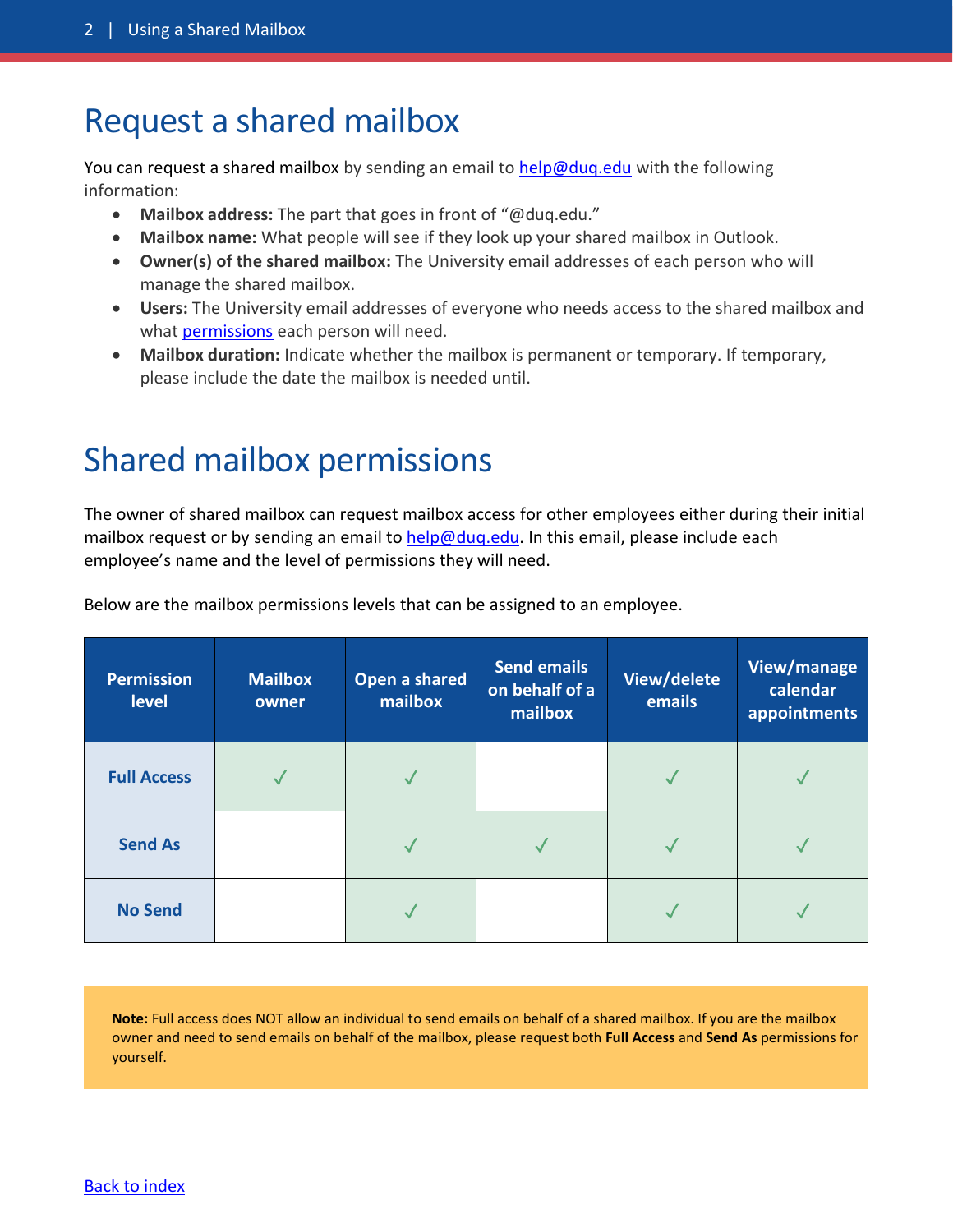### <span id="page-2-0"></span>Set up a shared mailbox in Outlook

Shared mailboxes are connected to their owner's email address. When you open Outlook, the shared mailbox will automatically appear alongside your University email account.

| ▲ Favorites      |  |  |  |
|------------------|--|--|--|
| Inbox            |  |  |  |
| Sent Items       |  |  |  |
| Junk E-Mail      |  |  |  |
|                  |  |  |  |
| @duq.edu<br>Þ    |  |  |  |
| ▷ Shared Mailbox |  |  |  |
|                  |  |  |  |

For the best experience in Outlook, we recommend turning off Cached Exchange mode, automatic archiving and junk mail filtering. This helps ensure new and existing messages in your shared mailbox are filtered properly.

#### **Turn off Cached Exchange mode**

- 1. In Outlook, click **File.**
- 2. Click **Account Settings** and then select **Account Settings** from the menu.
- 3. Select the share mailbox and click **Change.**
- 4. Uncheck **Use Cached Exchange Mode.**
- 5. Click **Next.**
- 6. Click **OK** on the pop-up warning.
- 7. Click **Finish** and then close Outlook.

**Note:** If you do not have internet access and need to access your shared mailbox, turn on Cached Exchange mode.

### **Turn off auto archiving**

- 1. In Outlook, click **File.**
- 2. Click **Options.**
- 3. In the Outlook Options window, click **Advanced.**
- 4. Click **AutoArchive Settings.**
- 5. Uncheck **Run AutoArchive.**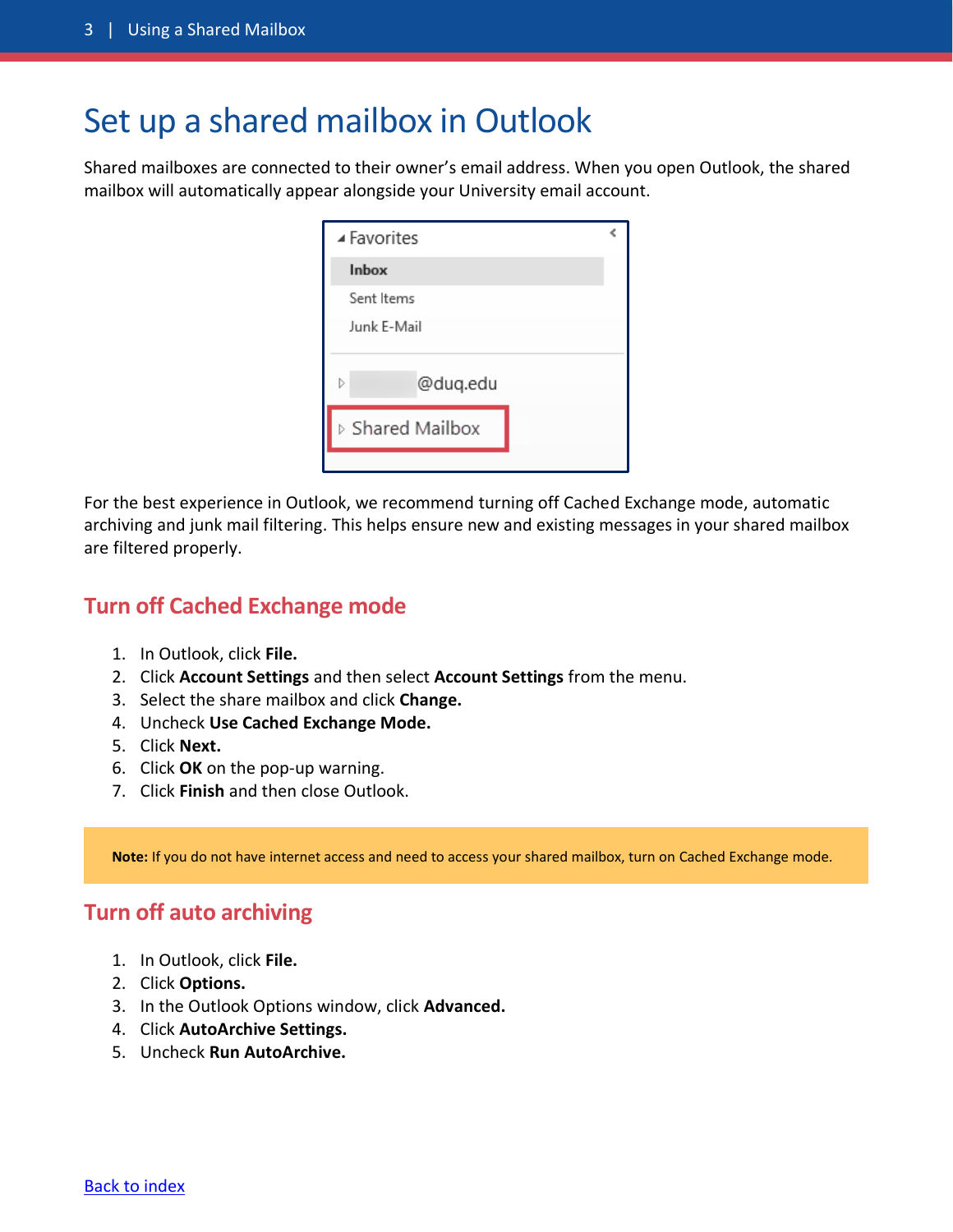#### **Turn off junk mail filtering**

- 1. Open your shared mailbox's inbox.
- 2. Click the **Home tab** along the top of Outlook.
- 3. Click **Junk** and then select **Junk Email Options.**
- 4. On the options tab, enable **No Automatic Filtering.**
- 5. Click **OK.**

### <span id="page-3-0"></span>Set up a shared mailbox in Outlook Web App (OWA)

You can add a shared mailbox in OWA as a shared folder. Once added, the mailbox will appear in the navigation pane on the left side of OWA.

- 1. Sign into your University email at [duq.edu/mail.](http://www.duq.edu/mail)
- 2. Right-click **Folders** in the navigation pane on the left and select **Add shared folder.**
- 3. Type the name or email address of the shared mailbox and then click **Add.**

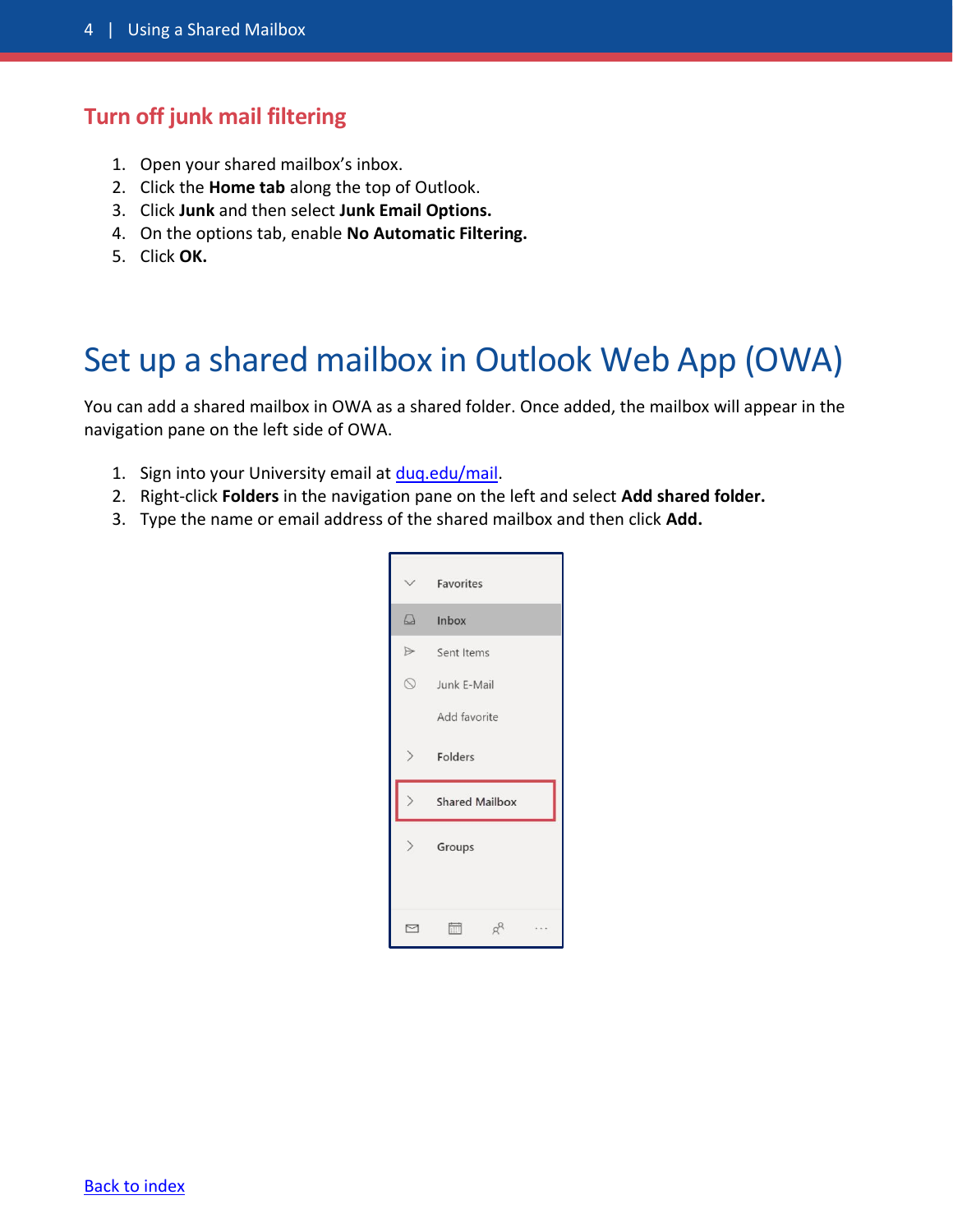### <span id="page-4-0"></span>Send email from a shared mailbox

When composing a new message in Outlook or OWA, individuals with Send As permissions can choose to send the email from their University email account on behalf of a shared mailbox.

- 1. Compose a new email message in Outlook or OWA.
- 2. Click **From** and then select **Other Email Address…**
- 3. Enter the shared mailbox address in the **From** field and then click **OK.**

<span id="page-4-1"></span>You will now have the option to send from your shared mailbox address on any future emails.